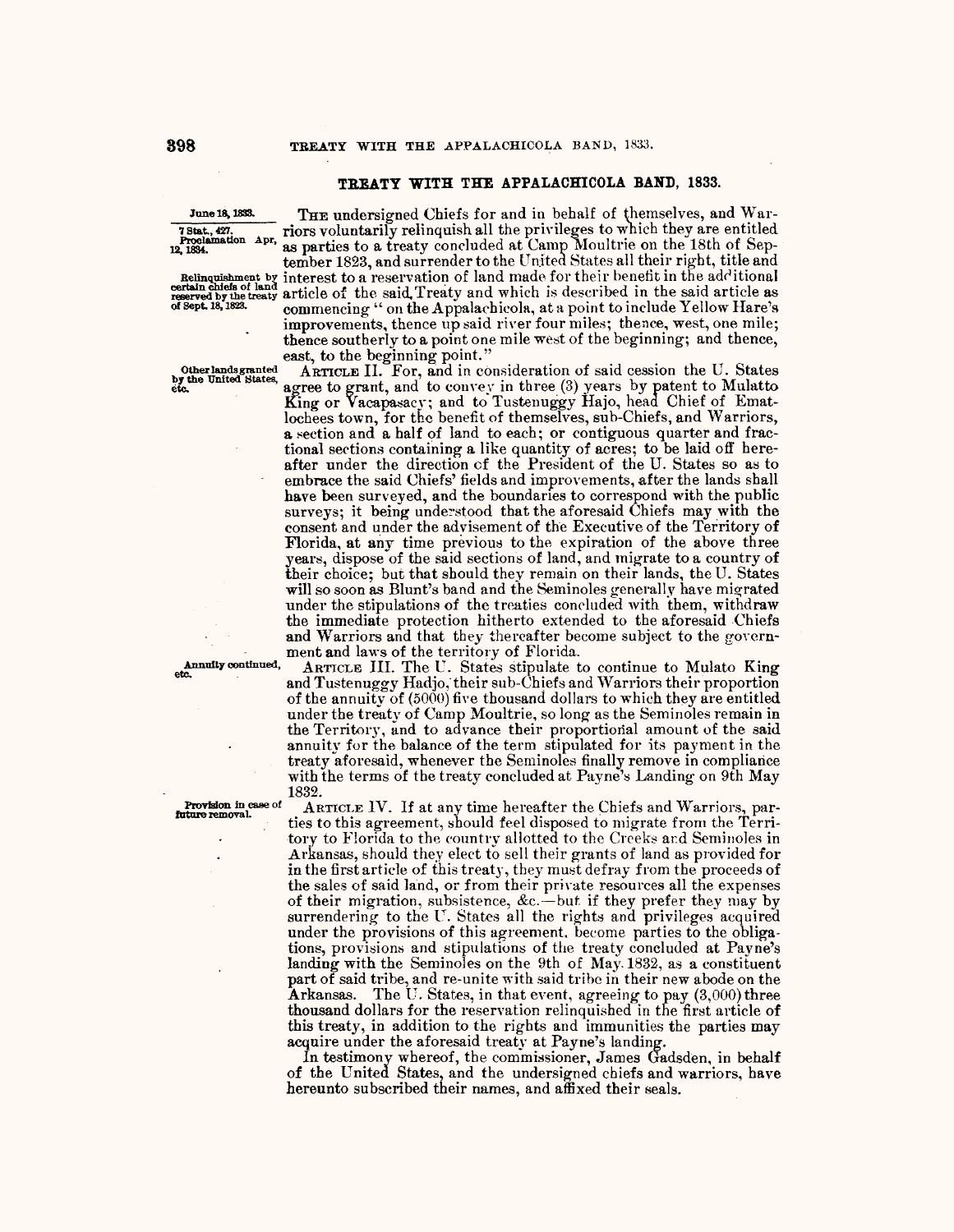Done at Pope's, Fayette county, in the territory of Florida, this eighteenth day of June, one thousand eight hundred and thirty-three, and of the independence of the United States, the fifty-eighth.

| James Gadsden,                            | $\lceil$ L. s. $\rceil$     |
|-------------------------------------------|-----------------------------|
| Mulatto King, or Vacapachacy, his x mark, | $\left[1.8\right]$          |
| Tustenuggy Hajo, his x mark,              | [L. S.]                     |
| Yellow Hare, his x mark,                  | [L. S.]                     |
| John Walker, his x mark,                  | $\lfloor$ L. 8. $\rfloor$   |
| Yeo-lo-hajo, his x mark,                  | $\left[\text{L. 8.}\right]$ |
| Cath-a-hajo, his x mark,                  | $\left[\text{L. 8.}\right]$ |
| Lath-la-yahola, his x mark,               | [L. 8.]                     |
| Pa-hosta Tustenuckey, his x mark,         | L. 8.                       |
| Tuse-caia-hajo, his x mark,               | [L, 8, ]                    |

Witnesses:

Wm. S. Pope, sub-agent,

Robert Larance,<br>Joe Miller, interpreter, his x mark, Jim Walker, interpreter, his x mark.

## *Relinquishment by certain chiefs, of land reserved by the treaty of 18th* June 18, 1833. *Sept. 18f3. -1* s-ta-t.-, 428.---

The undersigned Chiefs for and in behalf of themselves, and Warriors voluntartly reliquish all the privileges to which they are entitled as parties to a treaty concluded at Camp Moultrie on the 18th *of* September 1823, and surrender to the United States all their right, title and interest to a reservation of land made for their benefit in the additional article of the said treaty and which is described in said article as house; thence up said river four miles; thence one mile west; thence southerly to a point, one mile west of the beginning; thence east **to**  the beginning point."

ARTICLE II. For and in consideration of said cession the U. States  $\frac{0}{x}$  other landsgranted States agree to grant and to convey in three  $(3)$  years, by patent to Econcha- etc. timico for the benefit of himself, sub-Chiefs and Warriors three sections of land; (or contiguous quarter and fractional sections containing a like quantity of acres) to be laid off hereafter under the direction of the President of the U. States so as to embrace the said Chief's fields,  $improvements, &c., after the lands shall have been surveyed, and the$ boundaries to correspond with the public surveys; it being understood that the aforesaid Chief mav with the consent and under the advisementof the Executive *of* the Territory of Florida, at any time previous to the expiration of the above three years dispose of the said sections of land, arid migrate to a country of their choice; but that, should they remain on their lands, the U. States will, so soon as Blunt's band and the Seminoles generally have migrated under the stipulations of the treaty concluded with them, withdraw the immediate protection hitherto extended to the aforesaid Chief, his sub-Chiefs and Warriors, and that they thereafter become subject to the government and laws of the Territory of Florida.

ARTICLE HI. The United States stipulate to continue to Econchati- Annuity continued. mico, his sub-Chiefs and Warriors their proportion of the annuity of (5000) five thousand dollars to which they are entitled under the treaty of Camp Moultrie, so long as the Seminoles remain in the Territory, and to advance their proportional amount of said annuity for the balance of the term stipulated for its payment in the treaty aforesaid, whenever